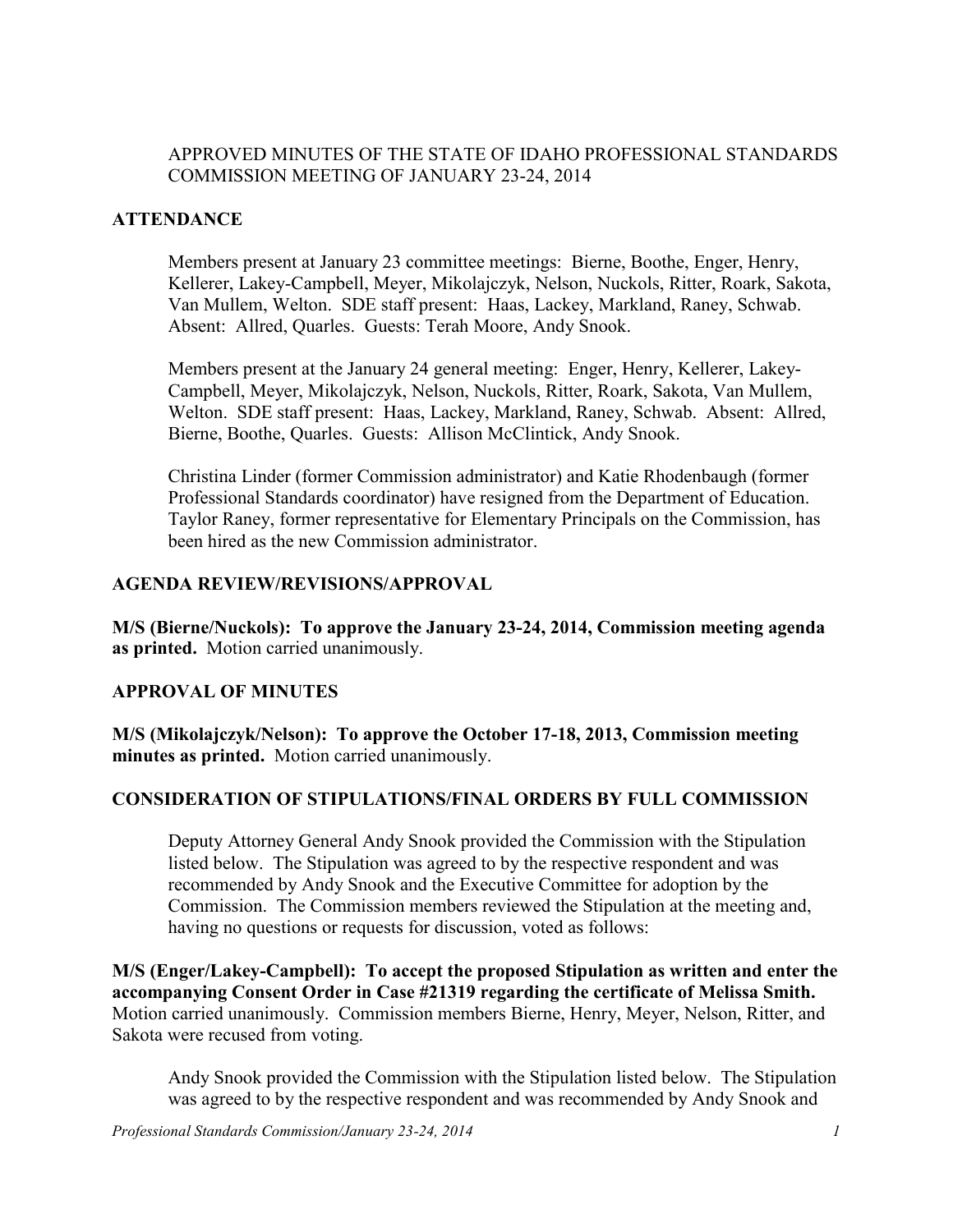the Executive Committee for adoption by the Commission. The Commission members reviewed and discussed the Stipulation at the meeting and voted as follows:

**M/S (Roark/Enger): To reject the proposed Stipulation in Case #21230 regarding the certificate of Rebecca Hunsaker on the grounds that remanding the case back to the Executive Committee for reconsideration of the case in light of the distinction between teaching certification and administrative certification is appropriate.** Motion carried unanimously. Commission members Bierne, Henry, Meyer, Nelson, Ritter, and Sakota were recused from voting.

Andy Snook provided the Commission with the Stipulation listed below. The Stipulation was agreed to by the respective respondent and was recommended by Andy Snook and the Executive Committee for adoption by the Commission. The Commission members reviewed and discussed the Stipulation at the meeting and voted as follows:

**M/S (Enger/Kellerer): To accept the proposed Stipulation as written and enter the accompanying Consent Order in Case #21229 regarding the certificate of Summer Rae Larsen.** Motion failed for lack of a majority vote. Commission members Bierne, Henry, Meyer, Nelson, Ritter, and Sakota were recused from voting.

**M/S (Kellerer/Nuckols): To reject the proposed Stipulation as written in Case #21229 regarding the certificate of Summer Rae Larsen and consider amendments based on Commission discussion.** Motion carried unanimously. Commission members Bierne, Henry, Meyer, Nelson, Ritter, and Sakota were recused from voting.

(The following motion made on the second day of the Commission meeting.)

**M/S (Enger/Nuckols): To accept the proposed Stipulation as written and enter the accompanying Consent Order in Case #21229 regarding the certificate of Summer Rae Larsen.** Motion carried unanimously. Commission members Bierne, Henry, Meyer, Nelson, Ritter, and Sakota were recused from voting.

Andy Snook provided the Commission with the Stipulation listed below. The Stipulation was agreed to by the respective respondent and was recommended by Andy Snook and the Executive Committee for adoption by the Commission. The Commission members reviewed and briefly discussed the Stipulation at the meeting and voted as follows:

**M/S (Welton/Nuckols): To accept the proposed Stipulation as written and enter the accompanying Consent Order in Case #21317 regarding the certificate of Kathryn Haderlie.** Motion carried unanimously. Commission members Bierne, Henry, Meyer, Nelson, Ritter, and Sakota were recused from voting.

Andy Snook provided the Commission with the Stipulation listed below. The Stipulation was agreed to by the respective respondent and was recommended by Andy Snook and the Executive Committee for adoption by the Commission. The Commission members reviewed the Stipulation at the meeting and, having no questions or requests for discussion, voted as follows: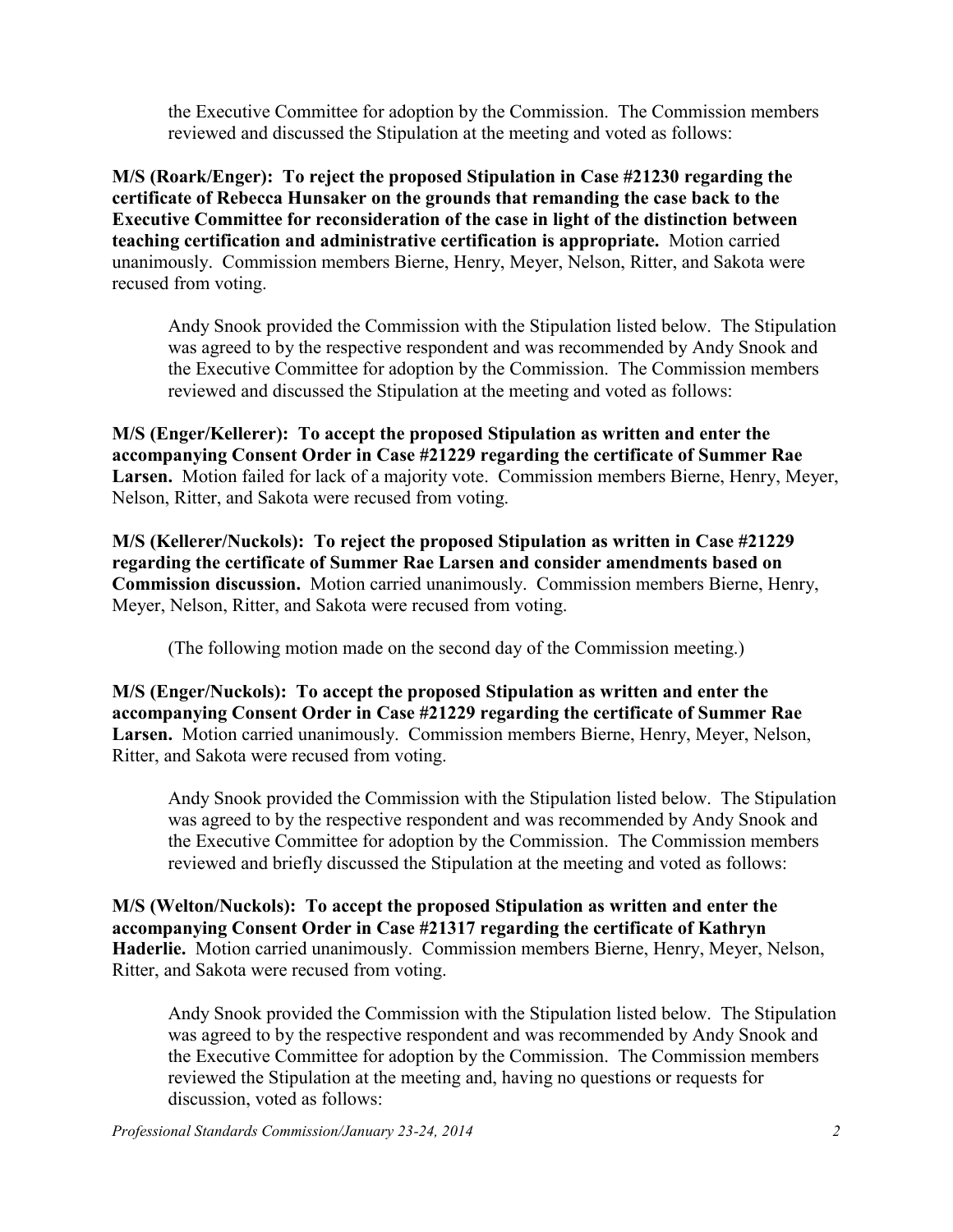**M/S (Enger/Boothe): To accept the proposed Stipulation as written and enter the accompanying Consent Order in Case #21332 regarding the certificate of Alina Jensen.**  Motion carried unanimously. Commission members Bierne, Henry, Kellerer, Meyer, Nelson, Ritter, and Sakota were recused from voting.

Snook provided the Commission with the Stipulation listed below. The Stipulation was agreed to by the respective respondent and was recommended by Andy Snook and the Executive Committee for adoption by the Commission. The Commission members reviewed the Stipulation at the meeting and, having no questions or requests for discussion, voted as follows:

**M/S (Lakey-Campbell/Enger): To accept the proposed Stipulation as written and enter the accompanying Consent Order in Case #21306 regarding the certificate of Susan Chandler.**  Motion carried unanimously. Commission members Bierne, Henry, Meyer, Nelson, Ritter, and Sakota were recused from voting.

 Andy Snook presented a proposed Findings of Fact, Conclusions of Law, and Final Order for consideration by the Commission. Andy reviewed the content of the proposed order and answered questions from Commission members. He also recommended the adoption of the proposed Findings of Fact and Conclusions of Law as presented and that the Commission enter an order revoking the certificate of Rebecca Penn based upon her alleged misconduct.

**M/S (Kellerer/Mikolajczyk): To accept the proposed Findings of Fact and Conclusions of Law as written and enter the accompanying Final Order in Case #21331 regarding the revocation of the certificate of Rebecca Penn.** Motion carried unanimously. Commission members Bierne, Henry, Meyer, Nelson, Ritter, and Sakota were recused from voting.

 Andy Snook presented a proposed Findings of Fact, Conclusions of Law, and Final Order for consideration by the Commission. Andy reviewed the content of the proposed order and answered questions from Commission members. He also recommended the adoption of the proposed Findings of Fact and Conclusions of Law as presented and that the Commission enter an order permanently revoking the certificate of Mark Saltzer based upon his alleged misconduct.

**M/S (Mikolajczyk/Nuckols): To accept the proposed Findings of Fact and Conclusions of Law as written and enter the accompanying Final Order in Case #21222 regarding the permanent revocation of the certificate of Mark Saltzer.** Motion carried unanimously. Commission members Bierne, Enger, Henry, Meyer, Nelson, Ritter, and Sakota were recused from voting.

### **ADMINISTRATIVE REPORT**

Taylor Raney (unless indicated otherwise) reported on the following.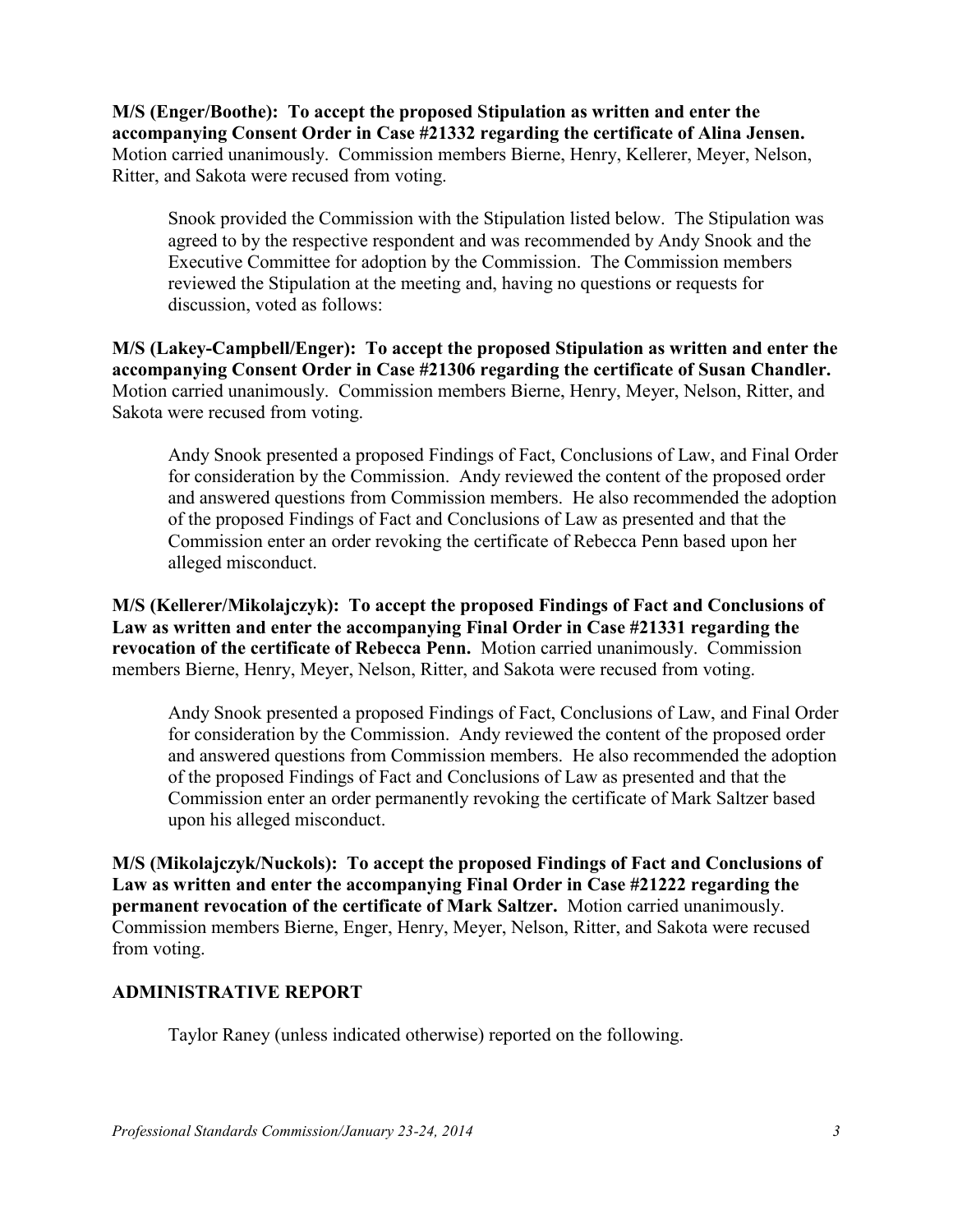- 1. There has been some reorganization in Certification/Professional Standards in light of the resignations of Christina Linder and Katie Rhodenbaugh. Members received a summary of current staff job descriptions reflecting the reorganization.
- 2. Taylor and Commission members discussed the need for better communication with constituents regarding Commission work. It was mentioned that guidelines may be needed on amount of information to share and appropriate information recipients; one information source is essential for consistency; not all information is appropriate for all constituents; some organizations don't have a means of communicating with all of their members; sometimes there is insufficient detail for appropriate constituency feedback; and including an article in an organization magazine or a blurb/link in the Department of Education weekly newsletter is a possibility. Taylor agreed to provide a communication document all Commission members understand, thus alerting new members to our communication expectations of them. He will share the document with the Leadership Team and possibly the full Commission. Taylor requested that members ask their constituencies what their communication needs are and report that to him.
- 3. Results of current legislative consideration of document revisions proposed by review teams are as follows:

Code of Ethics – approved with a title added for each principle and minor verbiage revisions.

Gifted and Talented Standards – approved.

Library Media Specialist Standards – approved with a name change from Library Media Specialist to Teacher Librarian.

Literacy Standards – approved with an increase from 20 to 21 semester credit hours with the requirement of seven full courses.

School Administrator Standards and Superintendent, Principal, and Special Education Director Endorsements – approved.

Driver Education Endorsement – approved as a stand-alone certificate of completion to be received after a workshop; no longer an endorsement.

English Language Arts Standards – rejected with an increase from 20 to 45 semester credit hours; will revert to the former requirement of 20 semester credit hours; to become a Standards Committee discussion item once again.

4. TJ Bliss will make a presentation on the Smarter Balanced Assessment effort at the March Commission meeting. Taylor made note of the fact that the State Board of Education has approved Superintendent Luna's proposal to make administration of the Smarter Balanced Field Test to  $9<sup>th</sup>$  and  $10<sup>th</sup>$  graders optional this spring.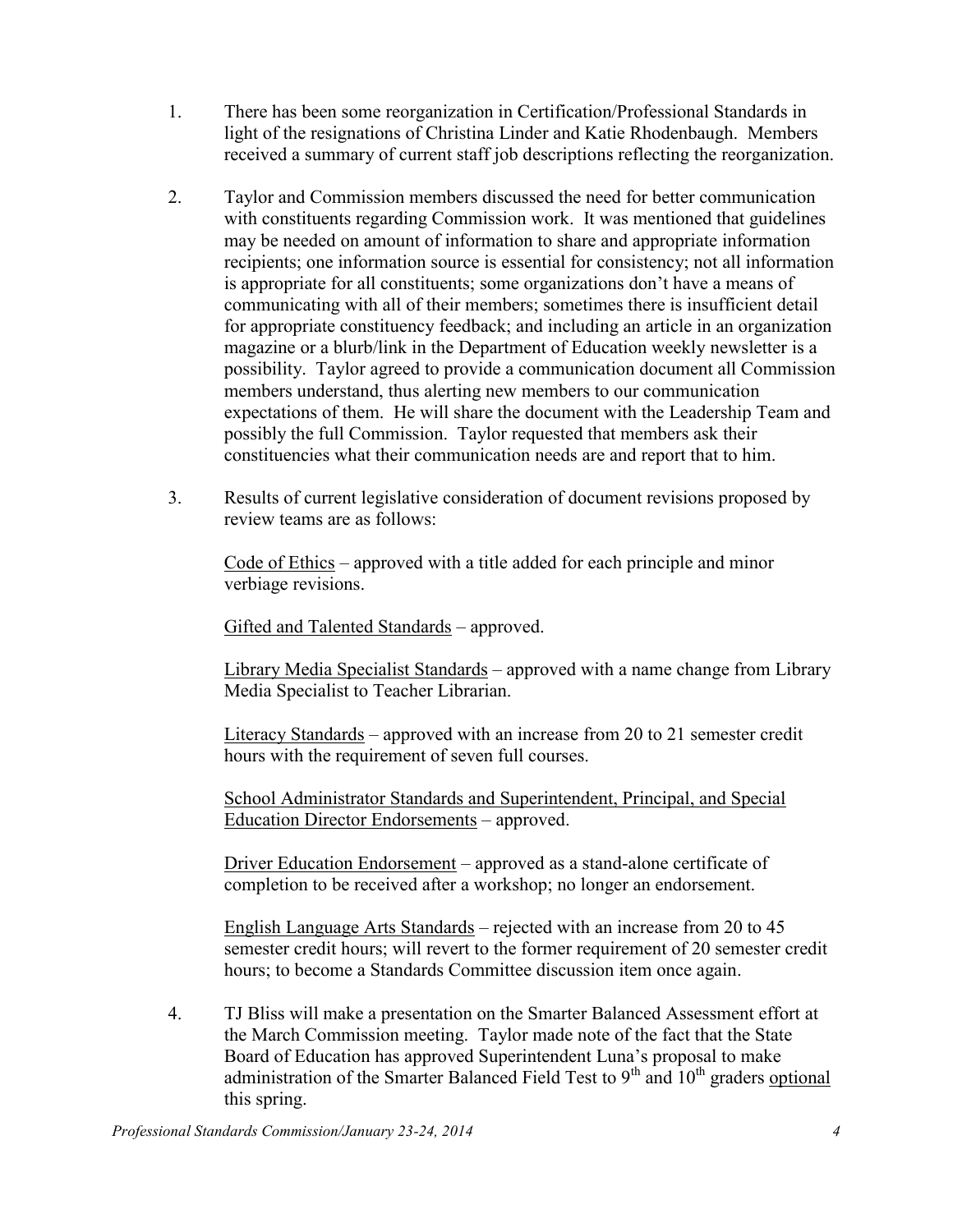- 5. Work on tiered licensure continues with an upcoming meeting in mid-February of the Tiered Licensure Technical Advisory Committee (TAC). Becky Meyer reported that Roger Quarles is leading, Christina Linder remains on the committee, and several legislators are involved. The committee has heard from experts in multiple states on their tiered licensure systems. Funding is being discussed, as well as implementation of such a system. At this point, only teacher tiered licensure is being discussed; administrator tiered licensure will be upcoming.
- 6. Cina Lackey and Taylor will attend the NASDTEC Winter Symposium in early February. The School Psychologist standards will be reviewed/revised on March 6-7.

#### **NTEP GRANT PRESENTATION**

Taylor Raney updated the Commission on the two-year pilot that Idaho, along with six other states, has been selected to participate in. The Council of Chief State School Officers (CCSSO) created the Network for Transforming Educator Preparation (NTEP) to support these seven states that are ready to take action in three key policy areas (licensure; educator preparation program approval; and data collection, analysis, and reporting) to ensure all educators are learner-ready. This is a Gates-funded grant opportunity, and it is founded on research-based tenets of teacher preparation.

Taylor emphasized that Idaho's educators in the past were not poorly prepared; the state is simply moving forward with new ways of preparing educators using the tenets. Our work through the grant will be 1) aligned with the Interstate Teacher Assessment and Support Consortium (InTASC) Standards that were adopted in Idaho in April of 2013 and 2) informed by the Tiered Licensure TAC from the Governor's Task Force Recommendations. Much of the work had been identified by the Idaho Institutions of Higher Education (IHE) Coalition, a voluntary collaboration of two- and four-year universities meeting for the past two years on how to better prepare quality teachers and administrators and committed to piloting the identified goals of the NTEP grant. Action items are being identified, and work has begun on elements in the three key policy areas mentioned above. Through this effort, the manner in which we prepare educators will be changed, and their learning will be sustained through a continuum from preservice to inservice.

#### **ETHICS SYMPOSIUM UPDATE**

Annette Schwab updated the Commission on the Ethics Symposium held in October. The purpose of the symposium was to begin a conversation on ethics with stakeholders and measure the status of the ethics issue in Idaho. There was good stakeholder representation at the event, the presenter was well received, and all who attended agreed that there was a need for this type of discussion. In an effort to determine next steps, Taylor Raney will communicate with Christina Linder and Senator John Goedde, both of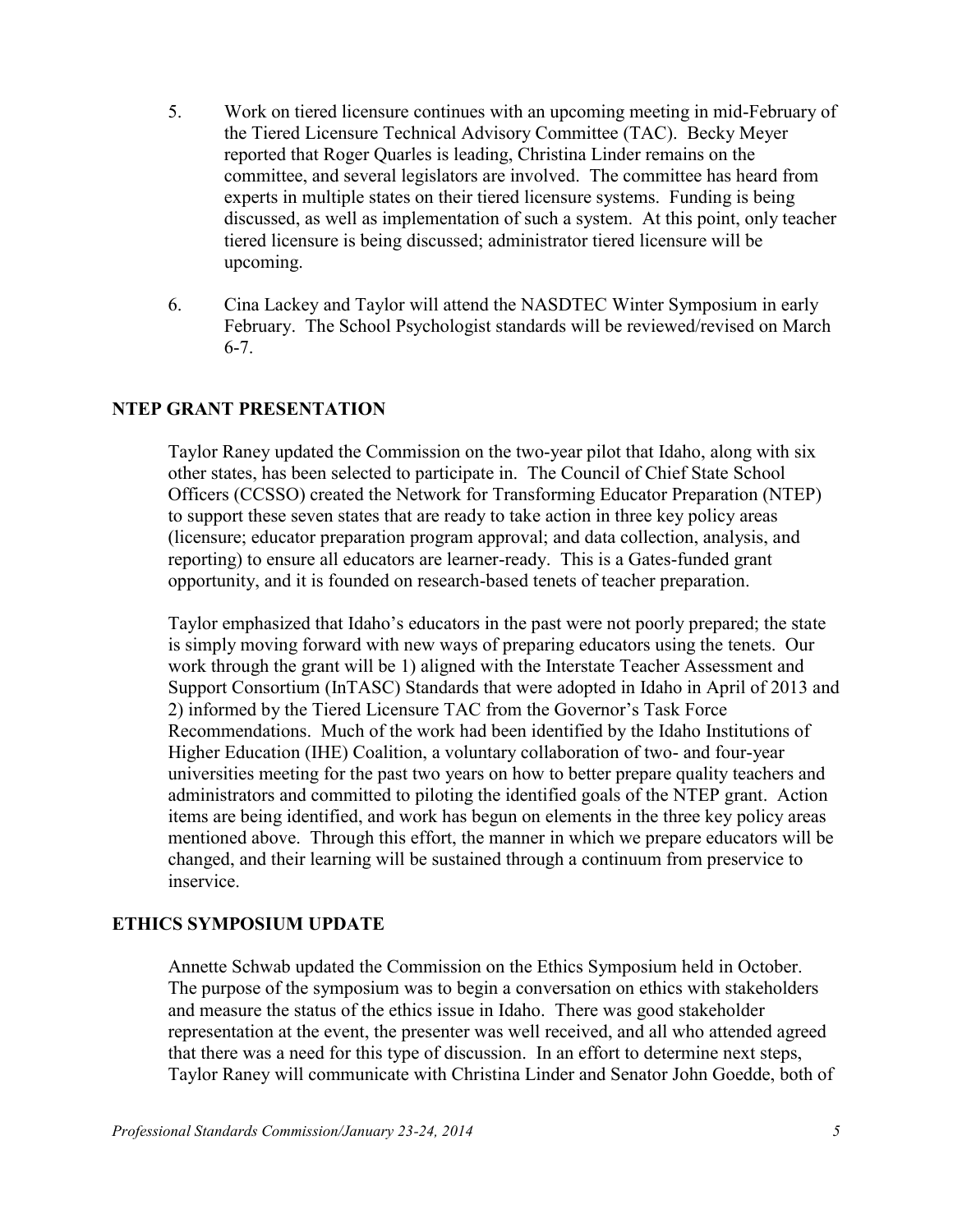whom attended, regarding a vision for moving forward. Annette agreed to provide Taylor with a list of the symposium participants.

#### **STATE BOARD REPORT**

Allison McClintick distributed to Commission members a 2014 higher education fact book put forth by the State Board. She called member attention to the following: page 3 – only 35 percent of Idaho citizens between the ages of 25 and 34 have an associate's degree or higher; page 4 - Idaho (along with Maine and Delaware) is one of only three states that pays for every student to take the SAT; Idaho's go-to-college rate dropped from 49 percent to 46 percent between 2012 and 2013; page 5 – the board and Idaho higher education institutions are working hard to transform remediation at the postsecondary level; the strategy to do so includes establishing consistent practices for placement in credit-bearing courses at all public higher education institutions and providing institutions a choice of models to deliver remedial education based on national best practices. A member asked if graduating seniors who choose to go on a religious mission prior to enrolling in college are taken into consideration when compiling the statistics; Allison agreed to check into that.

### **AUTHORIZATIONS COMMITTEE**

Chair Mikki Nuckols reported that on December 5, 2013, via a teleconference, the Authorizations Committee recommended that the Commission, at its January 23-24, 2014, meeting, approve the following new Teacher to New Certificate/Endorsement requests (for the 2013-2014 school year):

BAIRD, Kira, Jerome Joint #261, Mathematics 6-9 BAUMANN, Blair, Emmett #221, Economics 6-12 BERG, Patrick, Nampa #131, Principal BERRY, Lisa, Madison #321, Generalist K-12 BRAND, Jody, Canyon-Owyhee School Service Agency, Generalist K-12 BROWN, Barbara, Gooding Joint #231, Generalist K-12 BUCKLES, Joseph, Idaho Department of Juvenile Corrections, Basic Mathematics 6-12 ECKERT, John, Pocatello Community Charter #777, All Subjects K-8 EDMUNSON, Cletus, New Plymouth #372, Economics 6-12 HOWARD, Derek, Filer #413, Economics 6-12 HUBBARD, Christine, Idaho Falls #91, American Government JAMES, Dan, Mountain Home #193, Generalist K-12 JOHNSON, Tima, Vallivue #139, Physical Science 6-9 KRUMPEN, Julie, Teton County #401, Physical Education K-12 LEE, Theron, Cassia County Joint #151, Biology LESTER, Janell, Melba Joint #136, Birth-Grade 3 LUQUE, Sheila, Meridian Joint #2, Library Media Specialist K-12 LUTZ, Nellie, Lake Pend Oreille #84, Music K-12 MACKOWSKI, Hattie, Twin Falls #411, Mathematics 6-12 MECHAM, Luke, Madison #321, Generalist K-12 MOYER, LaRee, Teton County #401, Generalist K-12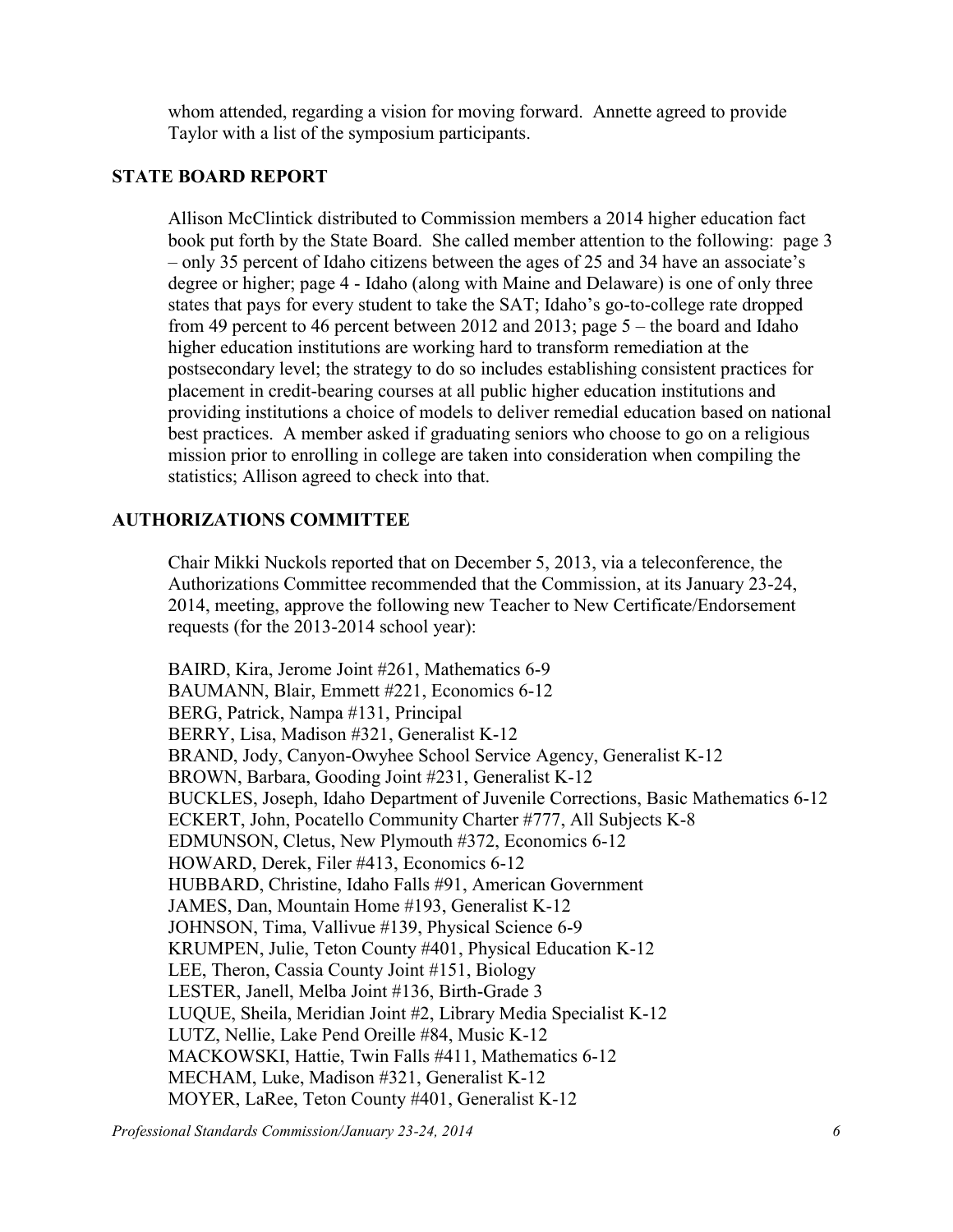NIELSON, Lacy Jo, North Gem #149, Business Technology Education 6-12 NOBLE, Matthew, Pocatello #25, Economics 6-12 PEARSON, Stacey, Caldwell #132, Generalist K-12 PECK, Jayme, Twin Falls #411, Physical Science 6-12 PICKETT, Arvil, Butte County Joint #111, Natural Science REEDER, Vance, West Side Joint #202, Basic Mathematics 6-12; Economics 6-12 RINGLE, David, Cassia County Joint #151, Health SCHWAB, Travis, Madison #321, Director of Special Education SELBY, Karina, Coeur d'Alene #271, Basic Mathematics 6-9 SLETTELAND, Marianne, Potlatch #285, Generalist K-12 SMITH, Colin, Shoshone Joint #312, English 6-9 STOKER, Wendy, Jerome Joint #261, Counselor 6-12 ULRICH, Cory, Lake Pend Oreille #84, Mathematics 6-12 WALDEMARSON, Bonnie, Culdesac Joint #342, Physical Science 6-12 WERT, Brandy, Wendell #232, Library Media Specialist K-12 WHIPPLE, Stephanie, Oneida County #351, Biology 6-12; Health 6-12 YOUNG, Jaclyn, Meridian Joint #2, Generalist K-12

On December 5, 2013, via a teleconference, the Authorizations Committee recommended that the Commission, at its January 23-24, 2014, meeting, approve the following renewal Teacher to New Certificate/Endorsement requests (for the 2013-2014 school year):

CHALFANT McKEVITT, Jane, Boise #1, Gifted and Talented K-12 (2) CHRISTENSEN, Stephanie, North Gem #149, Birth-Grade 3 (3) DODGE, Mark, North Gem #149, Physical Education K-12; Economics 6-12; American Government/Political Science 6-12 (3) GIBBONS, Lucinda, Bonneville Joint #93, Generalist K-12 (3) KOLSEN, Teresa, Bonneville Joint #93, Generalist K-12 (2) LEAVITT, Staci, Meridian Joint #2, Economics 6-12 (2) MAHLKE, Tami, Twin Falls #411, Library Media Specialist K-12 (2) MARTIN, Kimberly, Bonneville Joint #93, All Subjects K-8 (2) MOUNT, Andrew, Caldwell #132, Mathematics 6-12 (2) PERKINS, Gretchen, Caldwell #132, Library Media Specialist K-12 (2) SMITH, Brandy, Canyon-Owyhee School Service Agency, School Counselor (2) STITT, Lisa, Boise #1, Gifted and Talented K-12 (2) WATTS, Renee, Nampa #131, Generalist K-12 (4) WILLIAMS, Hope, Oneida County #351, Mathematics 6-12 (2)

During the above-mentioned December 5, 2013, teleconference, the Authorizations Committee recommended that the Commission, at its January 23-24, 2014, meeting approve 37 Provisional Authorizations; 9 Alternative Authorizations – Content Specialist; and 2 Alternative Authorizations – Pupil Personnel Services (for the 2013- 2014 school year).

During its January 23-24, 2014, meeting, the Authorizations Committee recommended that the Commission approve the following new Teacher to New Certificate/Endorsement requests (for the 2013-2014 school year):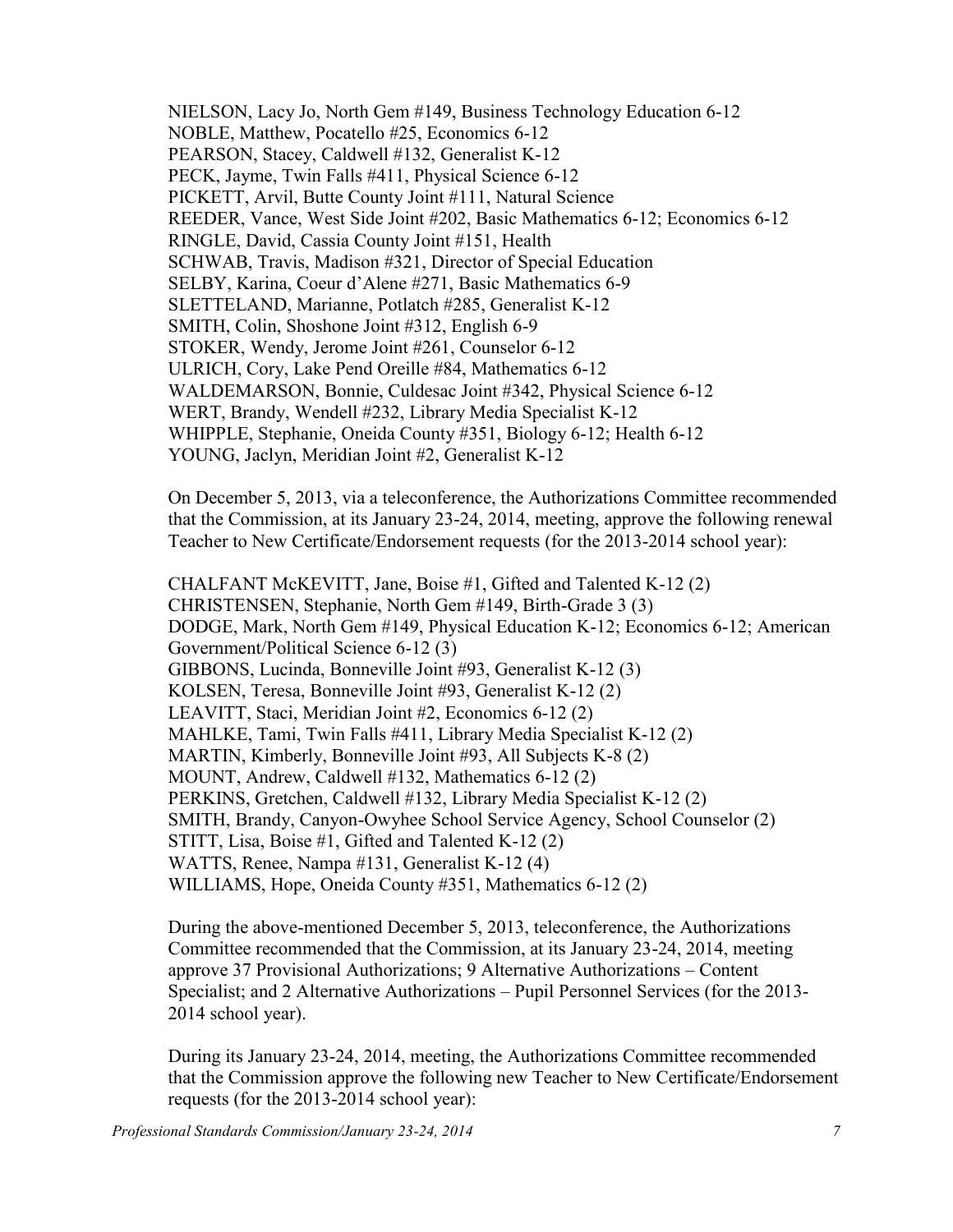ACKLEY, Douglas, Kuna Joint #3, Health 6-12 BALL, Christopher, Bonneville Joint #93, Natural Science 6-12 BARBER, Mathew, Bonneville Joint #93, Natural Science 6-12 BEAN, David, Rockland #382, Social Studies 6-12 BRADSHAW, Chester, Rockland #382, Superintendent COOK, Megan, Kuna Joint #3, Generalist K-12 FARNSWORTH, Corey, Wings Charter School #467, Mathematics 6-12 GOCHENOUR, Dustin, Marsing Joint #363, Physical Education 6-12 GOWAN, Colin, Vallivue #139, English HARRIS, Matthew, Heritage Community Charter School #481, Foreign Language 6-12 HEPWORTH, Dane, Rockland #382, Natural Science 6-12 HOWARD, Carolyn, North Star Charter School #783, Generalist K-12 JARDINE, Janson, Sugar-Salem Joint #322, Natural Science 6-12 JOLLEY, Daren, Firth #59, Generalist K-12 JONES, Michael, Lewiston #340, Health 6-12 JOYCE, Brian, Council #13, Spanish 6-12 KING, Gaven, Nampa #131, Physical Science 6-12 MARKHAM, Carrie, Bruneau-Grandview Joint #365, Generalist K-12 OBERG, Kristy, Wings Charter School #467, Principal PIERSON, Jaime, Bonneville Joint #93, All Subjects K-8 REGGEAR, Kelly, Orofino Joint #171, Generalist K-12 SPENCER, Nathan, Melba Joint #136, English as a New Language K-12 STACY, Dorie, Orofino Joint #171, Counselor K-12 WALLACE, Chad, Mountain Home #193, History WARD, Jessie, Bonneville Joint #93, Health 6-12

During its January 23-24, 2014, meeting, the Authorizations Committee recommended that the Commission approve the following renewal Teacher to New Certificate/Endorsement requests (for the 2013-2014 school year):

BROYLES, James, St. Maries Joint #41, Spanish K-12 (2) CHRISTENSEN, Laurali, Another Choice Charter School #476, Social Studies (2) CIRKA, Jeffrey, Potlatch #285, Superintendent (2) DEVORE, Roy, Mountain Home #193, Mathematics 6-12 (2) DILLON, Jeff, Wilder #133, Superintendent (2) HANEY, LeaAnne, Vallivue #139, Generalist K-12 (3) JEWETT, Randell, Camas County #121, American Government/Political Science 6-12 (2) MILES, Michelle, Firth #59, Art 6-12 (2) MINK, Jodie, Cambridge Joint #432, Natural Science 6-12 (3) SIMONS, Edward, Vallivue #139, Health 6-12 (2) TURRILL, Linda, Orofino Joint #171, Family and Consumer Science 6-12 (2) VIAN, Robert, Orofino Joint #171, Superintendent (2) VOGT, Klaire, Troy #287, Principal (2)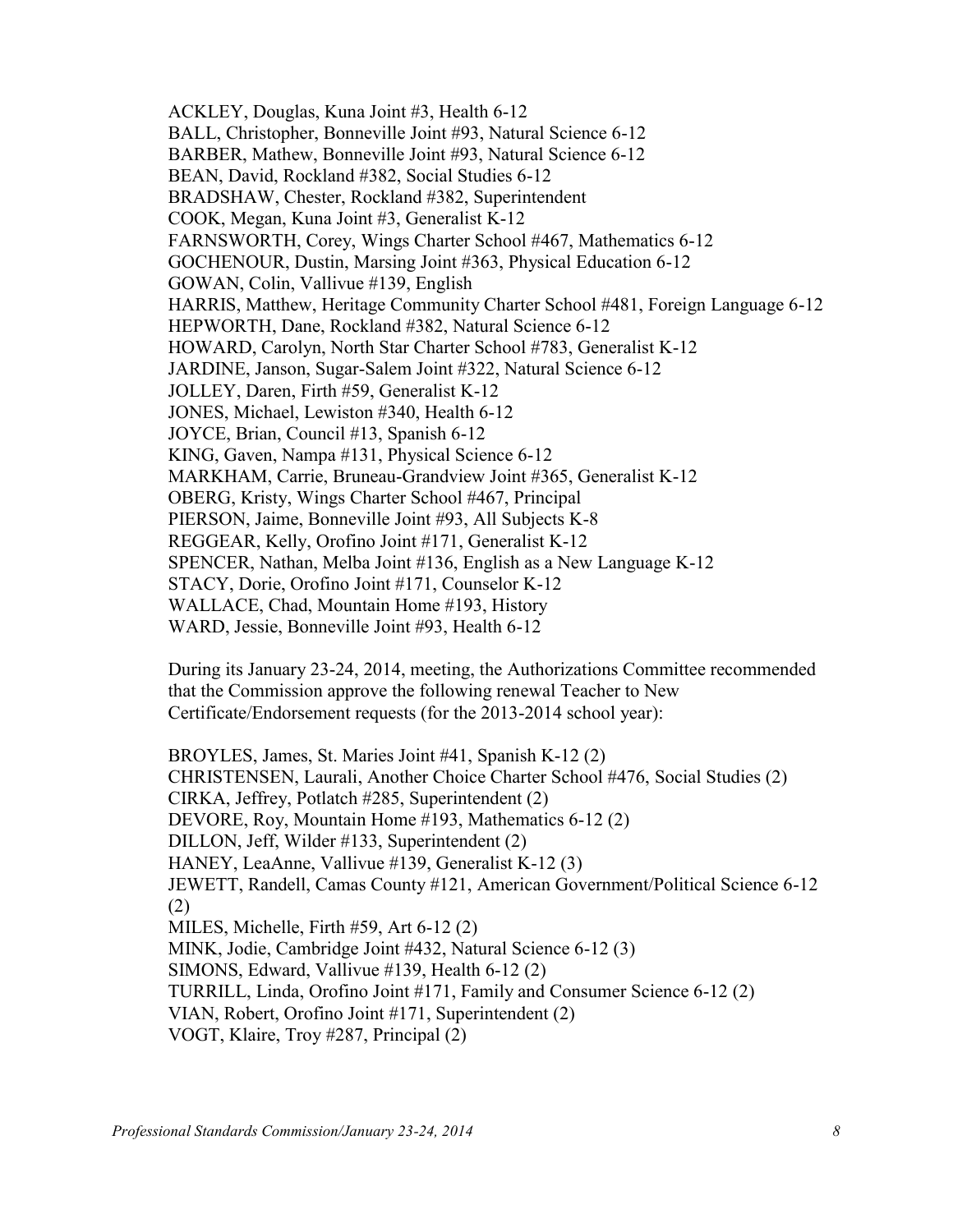During its January 23-24, 2014, meeting, the Authorizations Committee recommended that the Commission approve 19 Provisional Authorizations and 3 Alternative Authorizations – Content Specialist (for the 2013-2014 school year).

**The Commission ACCEPTED the report of the Authorizations Committee.** Motion carried unanimously.

## **PROFESSIONAL DEVELOPMENT COMMITTEE**

Chair Mikki Nuckols reported the committee is working with Melissa McGrath in the Department of Education to have professional development sources for educators included on the department website. Members were encouraged to email any professional development suggestions, opportunities, or websites to [nuckolsm@d93.k12.id.us](mailto:nuckolsm@d93.k12.id.us) or [mrmcgrath@sde.idaho.gov.](mailto:mrmcgrath@sde.idaho.gov) Melissa will also include on the website any professional development information in the department's weekly newsletter. It was suggested that a link to the professional development sources may be more practical, and it was asked if it would be possible to get feedback on the professional development opportunities.

**The Commission ACCEPTED the report of the Professional Development Committee.**  Motion carried unanimously.

### **BUDGET SUBCOMMITTEE**

Budget Subcommittee Chair Anne Ritter reported that the excess expenditures in the Commission budget have been in line items (ethics case investigations, program approval reviews, etc.) that the Commission is statutorily obligated to perform. She added that the Commission will need to watch those expenditures, but reducing those line items will not be easily accomplished. Additionally, with the professional development grant elimination, the Commission will have more available funds at the end of the fiscal year than it may appear.

**The Commission ACCEPTED the report of the Budget Subcommittee.** Motion carried unanimously.

## **STANDARDS COMMITTEE**

Standards Committee Chair Paula Kellerer reported on the following committee discussion items (unless indicated otherwise):

1. The committee once again discussed the topic of assessing non-Council for Accreditation of Educator Preparation (CAEP) Idaho institutions \$2,000 per year to help in defraying the cost of program approval reviews.

**The Commission PASSED the Standards Committee's recommendation to approve the assessment of \$2,000 annually to a higher education institution not nationally accredited to defray the costs of the state to conduct a national review.**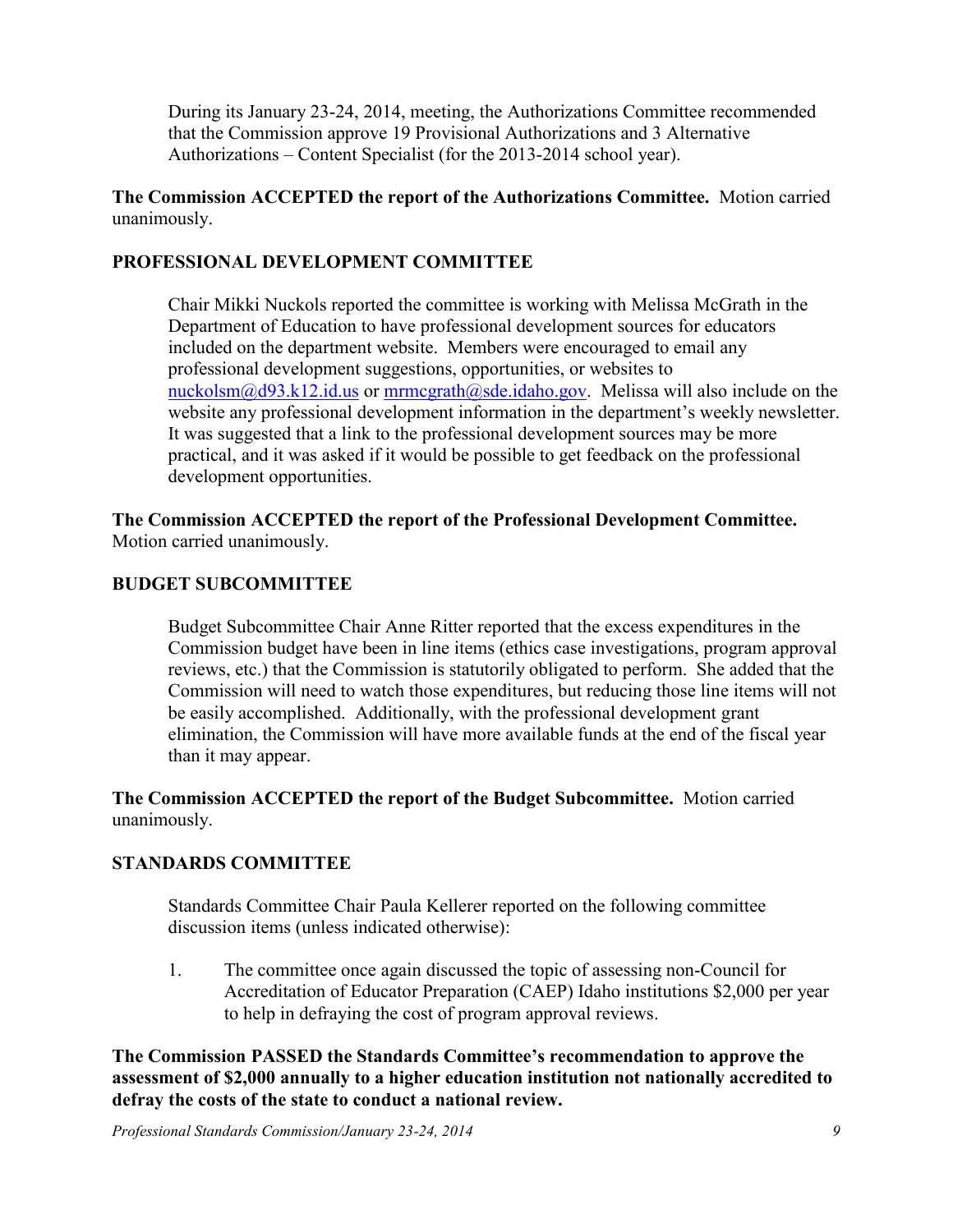2. The committee reviewed/discussed Idaho Code 33-1212 and 33-100, which specify that school social work-endorsed individuals can serve as elementary school counselors but not as middle school counselors. An option of the Teacher to New alternative certification route does allow school social workers to serve as middle school counselors. The committee concluded that resolution of this issue lies beyond the scope of its work and suggested a district waiver process for current school social workers (28 individuals) to remain in their current middle school counseling assignments.

#### **The Commission PASSED the Standards Committee's recommendation to approve district waivers seeking the grandfathering of current school social workers assigned to middle school counseling positions.**

Andy Snook agreed that the Commission position of offering a waiver process in this situation was defensible.

- 3. The committee discussed which Praxis exam(s) should be used to meet the Physical Science composite endorsement requirement in light of the fact that Educational Testing Service (ETS) is discontinuing the Physical Science Praxis exam. Following full Commission discussion, Taylor Randy first agreed to determine the direction the Department of Education is taking regarding the implementation of the new Generation Science Standards and their alignment with Praxis tests.
- 4. Dr. Terah Moore made a presentation to the committee on the College of Idaho's English as a New Language (ENL) new program proposal. The committee commended the College of Idaho for its thorough preparation of the proposal.

### **The Commission PASSED the Standards Committee's recommendation to conditionally approve the College of Idaho English as a New Language new program proposal.**

5. Dr. Paula Kellerer made a presentation to the committee on Northwest Nazarene University's ENL new program proposal. The proposal was well prepared and provided clear documentation of meeting standards.

#### **M/S (Roark/Enger): To approve the Standards Committee's recommendation to conditionally approve the Northwest Nazarene University English as a New Language new program proposal.**

Paula Kellerer abstained from voting.

6. The committee reviewed/considered the state team report and the NCATE report resulting from the University of Idaho full program onsite review conducted on April 6-9, 2013.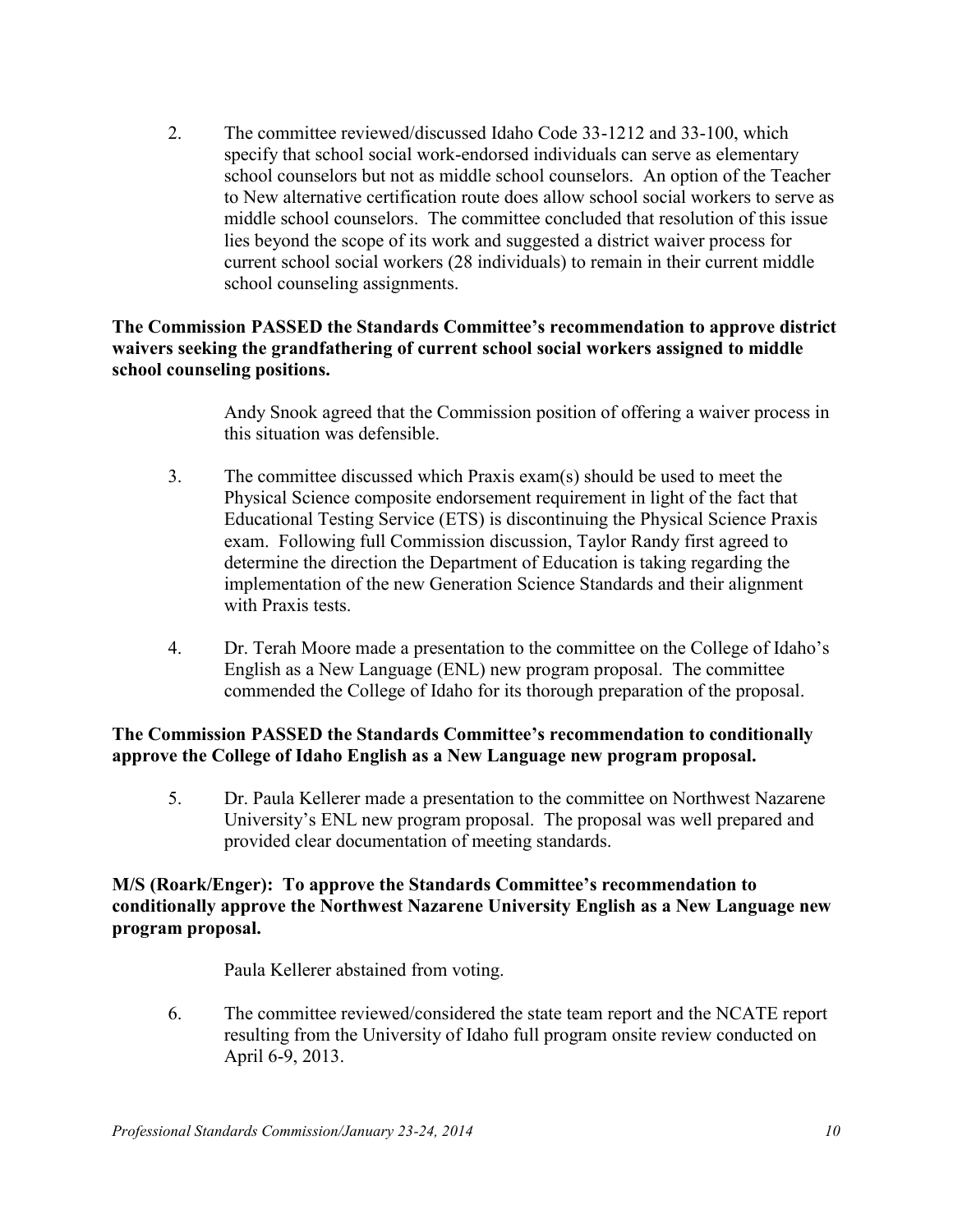**M/S (Enger/Roark): To recommend to the State Board the approval of the University of Idaho program with the conditions outlined in the state team report as listed below.** 

**Core Standards – Reviewed but Not Subject to Approval Elementary Education – Approved Early Childhood/Special Education Blended – Approved Special Education – Approved English Language Arts – Approved Reading – Not Approved Mathematics – Approved Social Studies – Reviewed but Not Subject to Approval**

- **Economics – Approved**
- **Geography – Approved**
- **Government/Civics – Approved**
- **History – Approved**

**Science – Reviewed but Not Subject to Approval**

- **Biology – Approved**
- **Chemistry – Approved**
- **Earth and Space Science – Approved**
- **Physics – Approved**

**Modern Languages – Approved**

**Visual/Performing Arts – Reviewed but Not Subject to Approval**

- **Visual Arts – Approved**
- **Music – Approved – Target**

**Physical Education – Approved – Target**

**Health Education – Approved**

**Professional-Technical – Reviewed but Not Subject to Approval**

- **Agricultural Science and Technology – Approved**
- **Business Technology – Approved**
- **Technology Education – Approved**
- **Marketing Education – Approved**

**Administration – Reviewed but Not Subject to Approval**

- **School Superintendent – Approved**
- **Special Education Director – Approved**

**Gifted and Talented Education – Conditionally Approved Library Media Specialist – Conditionally Approved**

#### **The Commission APPROVED the Standards Committee's recommendation to direct Cina Lackey to complete and submit to Educational Testing Service the required Praxis paperwork associated with the updates to Praxis exams for the 2014-2015 testing year.**

8. The committee discussed the recent legislative rejection of the increase in the English endorsement requirement from 20 to 45 semester credit hours. The

<sup>7.</sup> For information purposes, Paula shared the annual updates to the Praxis exams for the 2014-2015 testing year.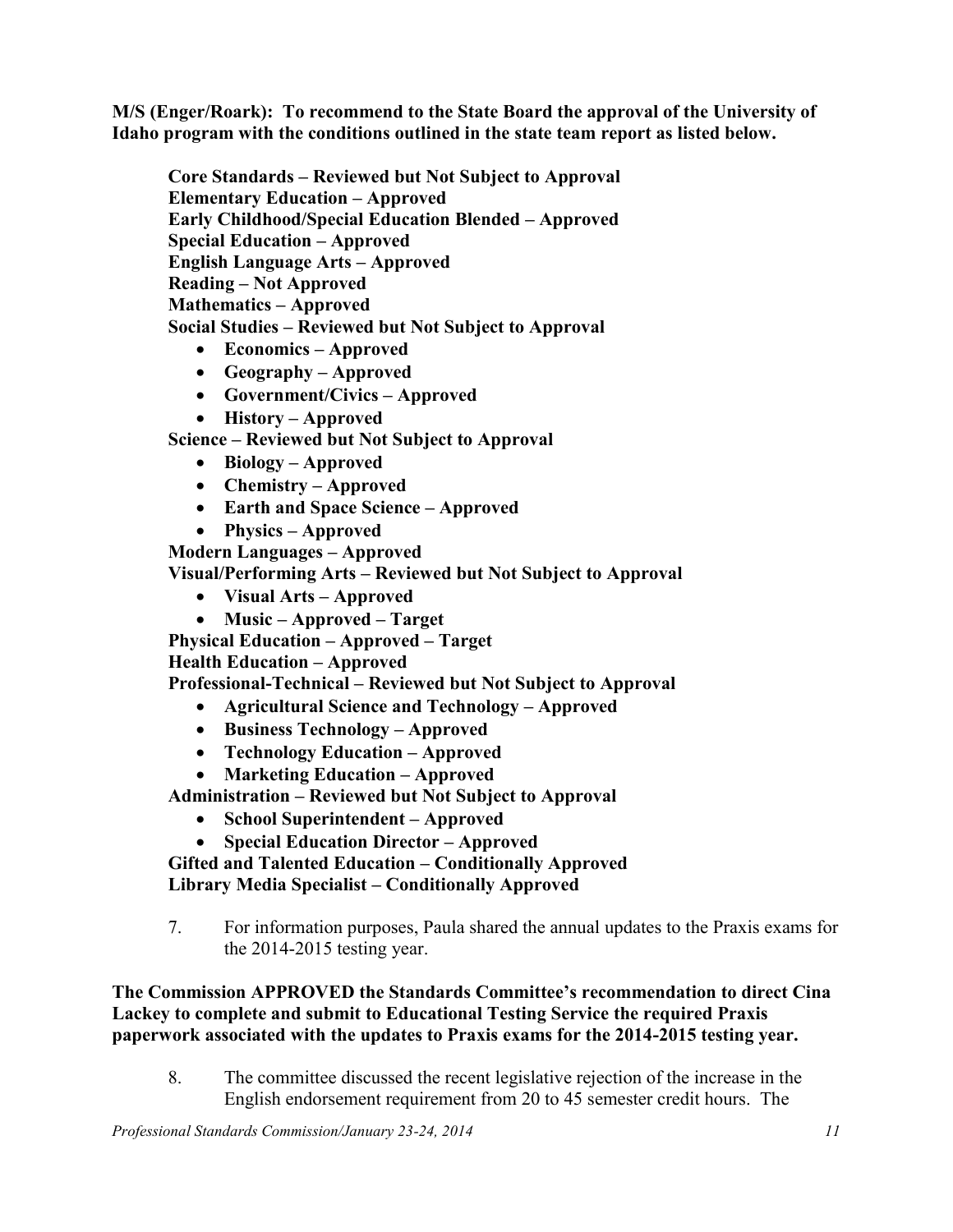increase had been proposed by content experts based on their professional opinion of the content needed to be a highly qualified English teacher. Rather than responding with a counter proposal, the committee discussed developing a philosophy to guide standards/endorsement work/recommendations. It is the philosophy of the Commission to create standards and endorsement recommendations supporting the preparation of highly qualified/highly effective teachers, such as in using an outcomes-based approach.

9. The committee reviewed/discussed a new Boise State University Computer Science endorsement that had been submitted and noted deficiencies in the materials provided.

**The Commission APPROVED the Standards Committee's recommendation to recognize the proposal as submitted as partially complete. The proposal appeared to provide evidence of the standards addressed, but the other eight core teaching standards and the other two domains must be addressed.** 

**The Commission ACCEPTED the report of the Standards Committee.** Motion carried unanimously.

### **EXECUTIVE COMMITTEE**

Chair Dan Sakota reported that the Executive Committee met with Andy Snook, Shannon Haas, Taylor Raney, and Annette Schwab to discuss ethics case information.

**M/S (Bierne/Ritter): To move the Executive Committee into Executive Session to review and discuss investigation records exempt from disclosure as prescribed by Idaho Code §67- 2345(d).** Motion carried unanimously.

Andy Snook reviewed the cases needing Executive Committee decisions.

#### **M/S (Nelson/Meyer): To move the Executive Session of the Executive Committee into Open Session to vote on investigation records exempt from disclosure as prescribed by Idaho Code §67-2345(d).** Motion carried unanimously.

Chair Dan Sakota reported that the Executive Committee reviewed 9 cases and found Probable Cause in 8 of those. There are currently 7 cases under investigation, 9 cases pending stipulation, 6 cases in which the administrative complaints are to be filed, 1 case in which the administrative complaint has been filed, and 8 default cases.

Cases closed included the following:

- #21217 Letter of Reprimand with Conditions
- #21321 No Probable Cause with Warning Letter
- #21328 No Probable Cause with Warning Letter to District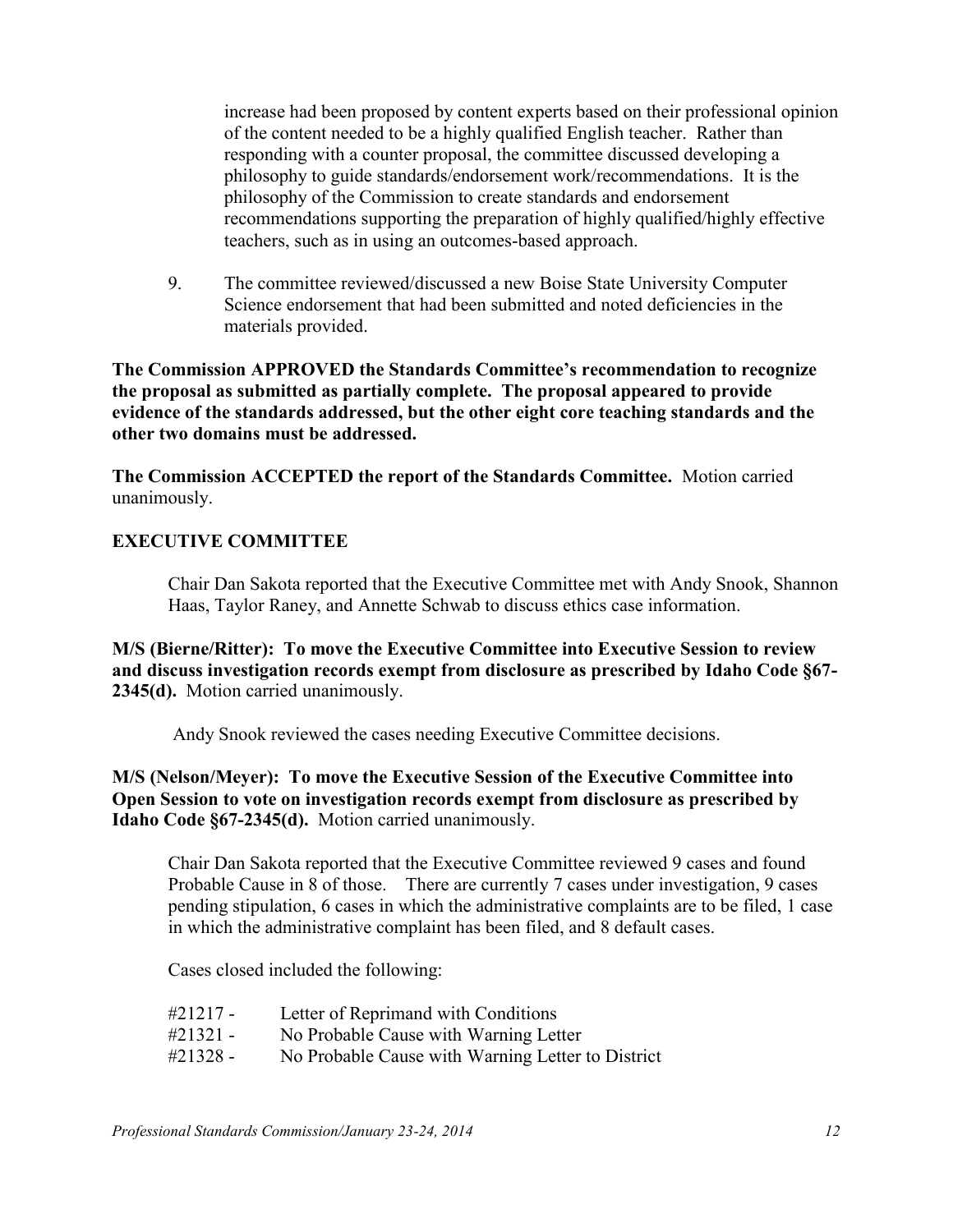Committee members discussed a "case closed" letter proposed by Taylor Raney; a standard discipline/form letter when certification/recertification applicants fail to report prior certification irregularities/legal convictions or renewal credits taken; and the need for more space for naming classes taken for renewal credits on the recertification application. Commission staff will make needed revisions to the "case closed" letter and bring it back for committee consideration in March. It was decided that certification/recertification applicants who fail to report needed information on the application would be denied certification. There will be additional space added on the recertification application for naming renewal credit classes.

The full Commission briefly discussed the individual chosen as the Idaho Teacher of the Year. It was requested that Taylor Raney send that person a letter from the Commission congratulating him on the award he received; Taylor agreed to do that.

**The Commission ACCEPTED the report of the Executive Committee.** Motion carried unanimously.

### **LEADERSHIP TEAM**

Dan Sakota reported that the Leadership Team met by teleconference on January 8. They discussed the January full Commission meeting agenda, budgets, recent Department of Education/Professional Standards Commission staffing changes, and the NTEP grant. Taylor Raney reported the possibility of a new hire to alleviate some of the more clerical aspects of the work of Cina Lackey and Annette Schwab. The team requested that the Commission receive updated staff job descriptions once they were firm. The team requested and Taylor agreed that he and Paula Kellerer would provide at the January Commission meeting a somewhat detailed overview of the NTEP grant and work being accomplished by the IHE Coalition. The 2011-2012 and 2012-2013 Commission annual reports are completed and will be emailed to members; they will also be submitted for information purposes to the State Board for its February meeting.

**The Commission ACCEPTED the report of the Leadership Team.** Motion carried unanimously.

#### **OLD BUSINESS**

#### **Professional Practices Institute**

Commission members and staff who attended the NASDTEC Professional Practices Institute (PPI) in Boise on October 23-25 reported on the event. Commission members Cathy Bierne, Esther Henry, Laural Nelson, and Anne Ritter attended, but they reported that they did not find the conference particularly valuable to them as Executive Committee members. Commission staff members found the conference helpful. Annette Schwab appreciated being able to see what other states are doing in the area of ethics; Shannon Haas reported that Idaho has changed some of its procedures because of what was learned at PPIs and there were more attendees in 2013 than in previous years; Andy Snook participated as a panel member on a panel discussing employment versus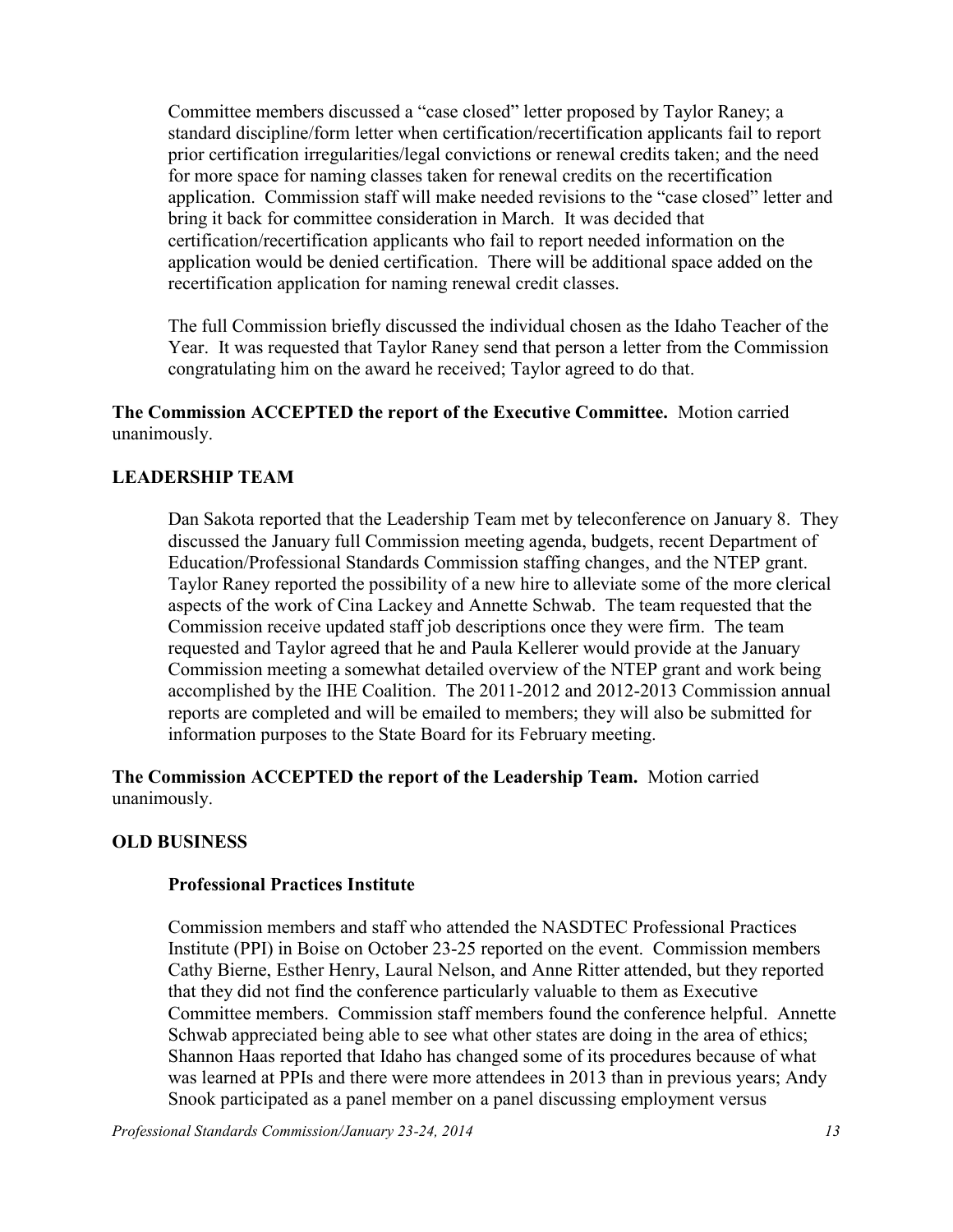licensure; and Larry Callicutt found many of the sessions highly relevant to the scope of his responsibilities as an ethics investigator.

### **NEW BUSINESS**

## **Member Terms of Service**

Commission member terms of service (for constituency representation) ending in the near future because of term expiration/resignation include the following:

Special Education Administrator – As of 6/30/14, Clara Allred will have completed the partial term of her predecessor and is eligible to serve two additional 3-year terms of her own; she wishes to continue to serve.

Public Higher Education – As of 6/30/14, Diane Boothe will have completed her 3-year term; another nominee will be requested.

School Superintendent – As of 6/30/14, Laural Nelson will have completed the first of a 3-year term; she wishes to continue to serve.

Department of Education – Roger Quarles has resigned; a nominee will be requested to serve the remainder of that 3-year term that ends  $6/30/15$ .

Elementary School Principal – Taylor Raney has resigned; a nominee will be requested to serve the remainder of that 3-year term that ends  $6/30/15$ .

School Board Member – Anne Ritter will resign effective 6/30/14; a nominee will be requested to serve the remainder of that 3-year term that ends 6/30/15.

Secondary Classroom Teacher – As of 6/30/14, Dan Sakota will have completed the second of the two 3-year terms he is allowed to serve; a nominee will be requested to represent the constituency.

Nominations/renominations for the above-mentioned vacancies will be submitted for approval consideration at the April 16-17 State Board meeting.

## **COMMUNICATION PLAN**

Items of interest in these meeting minutes for member communication to constituencies include the following:

- **Reorganization and New Director in Certification/Professional Standards in the Department of Education** (see page 1, ATTENDANCE, third paragraph; see page 3, ADMINISTRATIVE REPORT, item 1).
- **Creation of New Commission Communication Plan.** Commission open to suggestions related to creating stronger plan of communication with stakeholders/constituencies (see page 3, ADMINISTRATIVE REPORT, item 2).